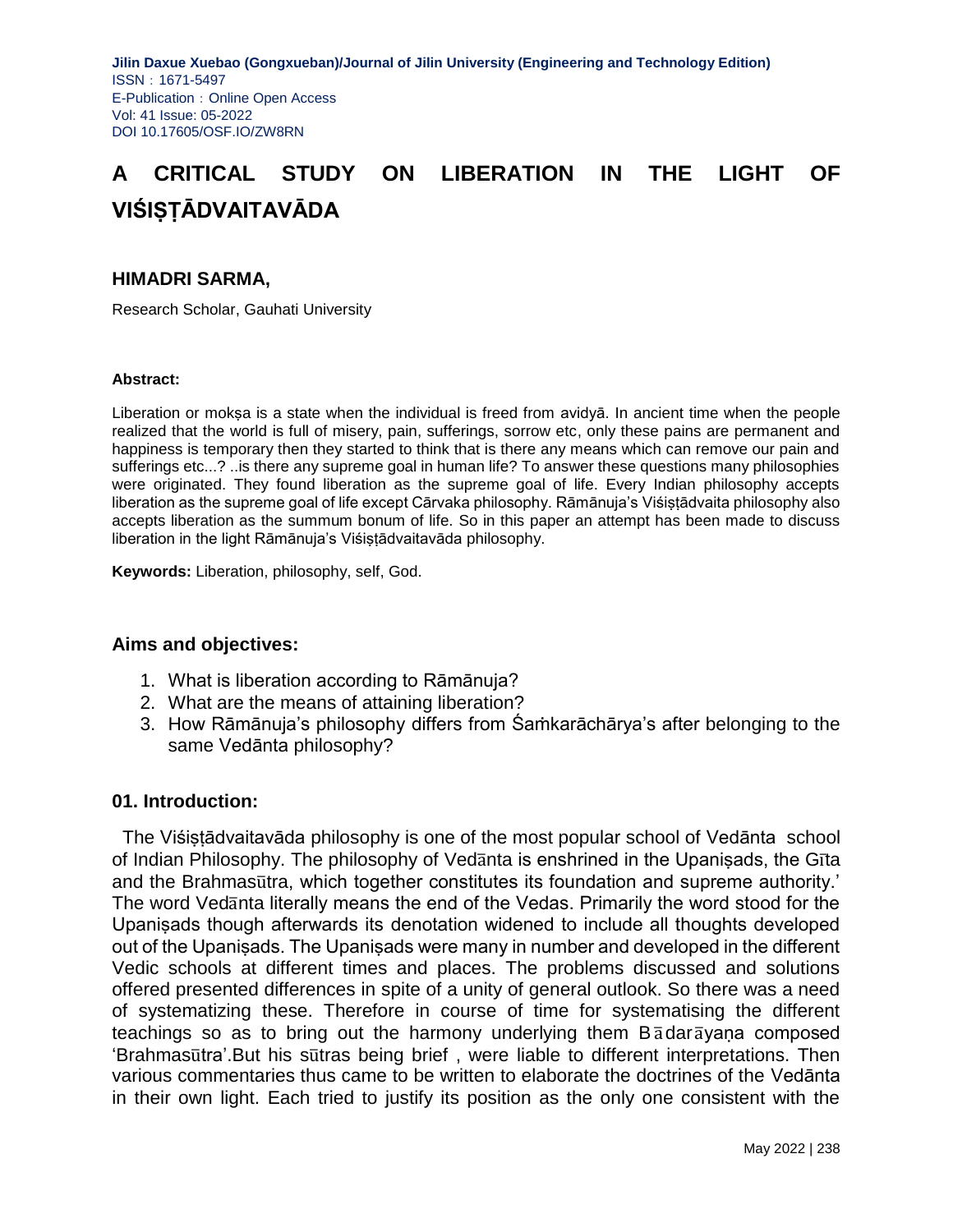revealed texts and the sūtras. Thus the author of each of these chief commentaries became the founder of a particular school of  $V$ ed $\bar{a}$  nta. Thus we have the schools of Saṃ́kara, Rāmānuja, Madhva, Vallava, Nimbārka and many others.

The most common question on the basis of which the schools of the vedanta are divided is what is the nature of the relation between the self and God (Brahman)? In this context Ramanuja told that these two are related like part and whole and this view may be called qualified monism (Viśistadvaita). Thus Ramanuja's philosophy is called as Viśistadvaita philosophy. His commentary on Brahmasūtra is known as Śrībhāsya.

The word 'Vistas dvaita' signifies that the ultimate reality is an integral whole consisting of the cit or the sentient beings and acit or insentient matter ,both of which constitute the body of Isvara. It is a non- dualistic school of Vedānta philosophy. It is non-dualism of qualified whole, in which Brahman alone exist but characterized by multiplicity. Like other philosophies Ramanuja also accepts liberation as the summum bonum of our life. But his view point is different. To understand Ramanuja's concept on liberation we must know his concept on other features like God (Brahman), Self (Jiva or Cit), relation between God and Self, Matter(Acit).

## **02. Discussion:**

## **02.1.Concept of God:**

In Ramanuja's concept of God we mainly notice three points of importance. First, God is identified with the absolute. He is Brahman and Brahman must be a saviśesa or a qualified unity. When the Upaniṣads deny the qualities of Brahman, they really mean that God is free from all bad qualities or imperfections<sup>i</sup>. God stands for the whole universe and matter and souls form His body, He being their soul. As the absolute, the ultimate unity-in and trinity the concrete whole, God may be viewed through two stages – as cause and as effect. During the state of dissolution God remains as the cause with subtle matter and unembodied souls forming His body. The whole Universe lies latent in Him. During the state of creation the subtle matter becomes gross and the unembodied souls become embodied according to their karmas. In this effect state the Universe becomes manifested. The former state is called the causal state of Brahman while the later state is the effect state of Brahman. Secondly God is considered as the immanent inner controller, the qualified substance who is in Himself changeless and is the unmoved mover of this world process. In His essence He does not suffer change which is said to fall to the lot of His attributes or modes only. Ramanuja makes no distinction between an attribute and a mode. Matter and Souls may be called either attributes or modes. They are absolutely dependent on God and are inseperable from Him. God is the unchanging controller of all changes and the limitations of matter as well as the miseries and the imperfections of the finite souls do not affect the essence of God. Thirdly, God is also transcendent. He is the perfect personality. He has a divine body. Embodiment is not the cause of bondage. It is karma which is the cause of bondage. Hence, God, though embodied is not bound , for He is the Lord of karma. God as the perfect personality is devoid of all demerits and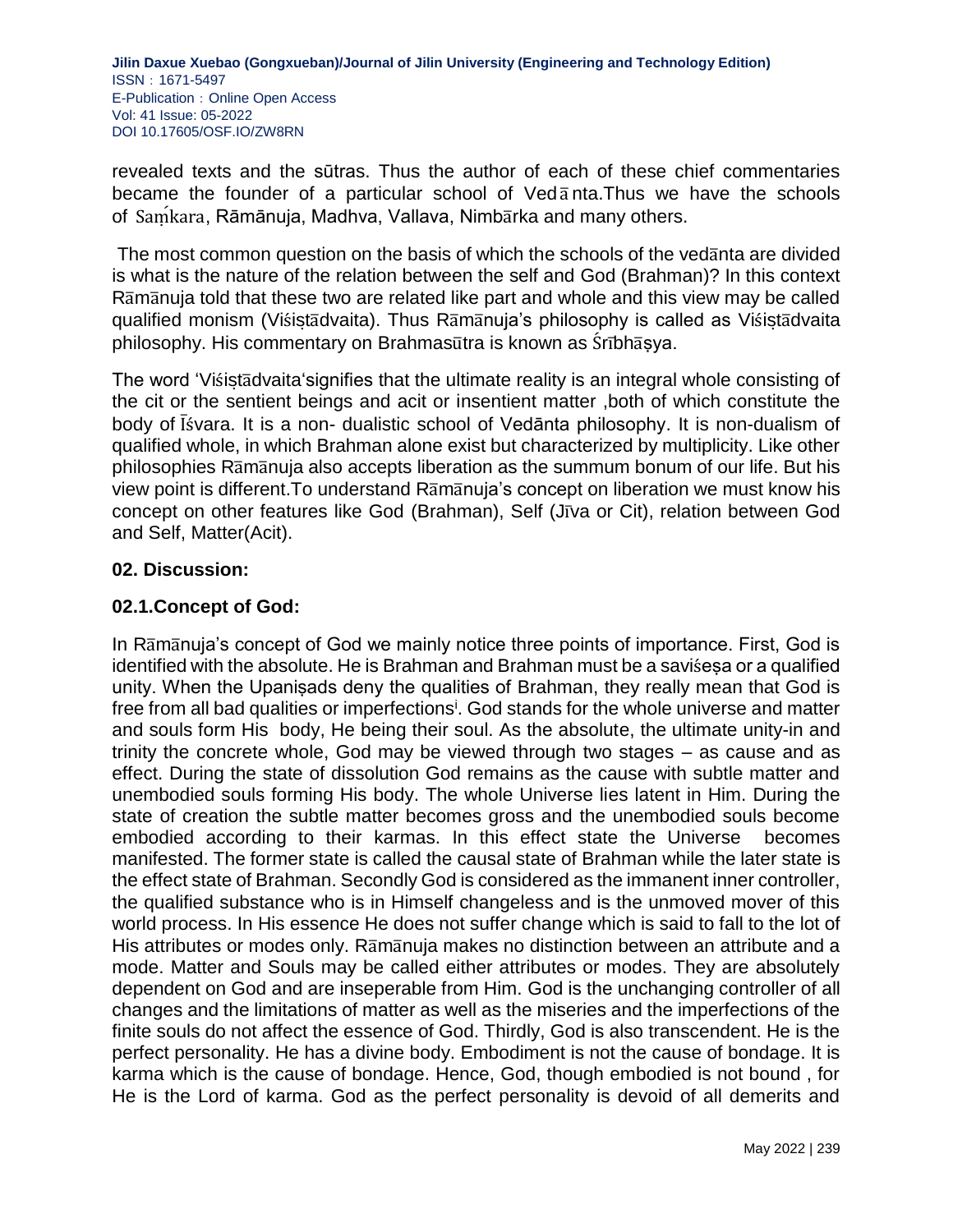posseses all merits .He has infinite knowledge and bliss. He has a divine body and is the creator , preserver and destroyer of this Universe.

# **02.3.Concept of Self or Jva**̅ **or Cit:**

Ramanuja gives a distinctive doctrine of self or Jiva. Based on the teachings of the Upaniṣads, the Vedāntasūtras and the Bhagavadgītā he establishes that the jīva or the individual Self is an eternal spiritual entity and is distinct from the supreme self or Brahman. It is beyond creation and destruction. In the state of creation , it is embodied according to its karmas , while in the state of dissolution and in the state of liberation, it remains in itself . Though it is eternal, real, unique, uncreated and imperishable, yet it is finite and individual, being only a part or a mode of God.

It is regarded as atomic in size. Though it is really subjected to earthly existence and to the various imperfections, defects and miseries which the worldly life implies , yet these do not affect its essence. The soul is different from its body, sense-organs, mind, vital breaths and even cognition. The soul is conceived as a real knower, a real agent and a real enjoyer. The soul is a self- luminous substance as well as self- conscious subject. There are innumerable individual souls. Ramanuja describes three classes of souls. To the first belong the ever free (Nityamukta) souls which were never bound. They are ever free from karma and prakrti and live in vaikuntha in constant service of Lord. To the second belong the released or liberated (Mukta) souls who were once bound but who obtained liberation through their action , knowledge and devotion. To the third belong the bound (baddha) souls who were wondering in samsāra on account of ignorance and bad karmas. These are further divided into four classes – superhuman, human, animal and immobile.

## **02.4. Relation between Self and God:**

Rāmānuja explains the relation of jīva(Self) to Brahman (God ) by adopting the metaphysical category of substance and attribute and the concept apṛthaksiddhi. According to Rāmānuja substance and attributes are distinct but inseparable. On the basis of this metaphysical concept, Rāmānuja asserts that jīva is different as well as nondifferent from Brahman. Brahman and jīva as aṁśī and aṁśa or substance and attribute are distinct, in the same way as the light radiating is different from a luminous thing, spark from fire. It is on the basis of this that the Upaniṣadic texts speak of difference between the two. But at the same time, substance and attribute being inseparable, they constitute one entity as an integral and complex whole. Brahman as integrally related to jīvas is a visista entity and as such it is one. It is in this sense that the texts speak of non- difference between jīva and Brahman. Regarding the relation between jīva(Self )and Brahman(God), Rāmānuja has used many seemingly contradictory expressions. He vehemently criticizes the views of identity (Abheda) of difference (Bheda) and of identity and difference (Bhedābheda) also. Some people believe that Rāmānuja in a sense advocates all these relations. But we can inter- relate these three kinds of contradictory opinions taking the relations of Jīva and Brahman in aṁśa and aṁśī. There are differences between jīva and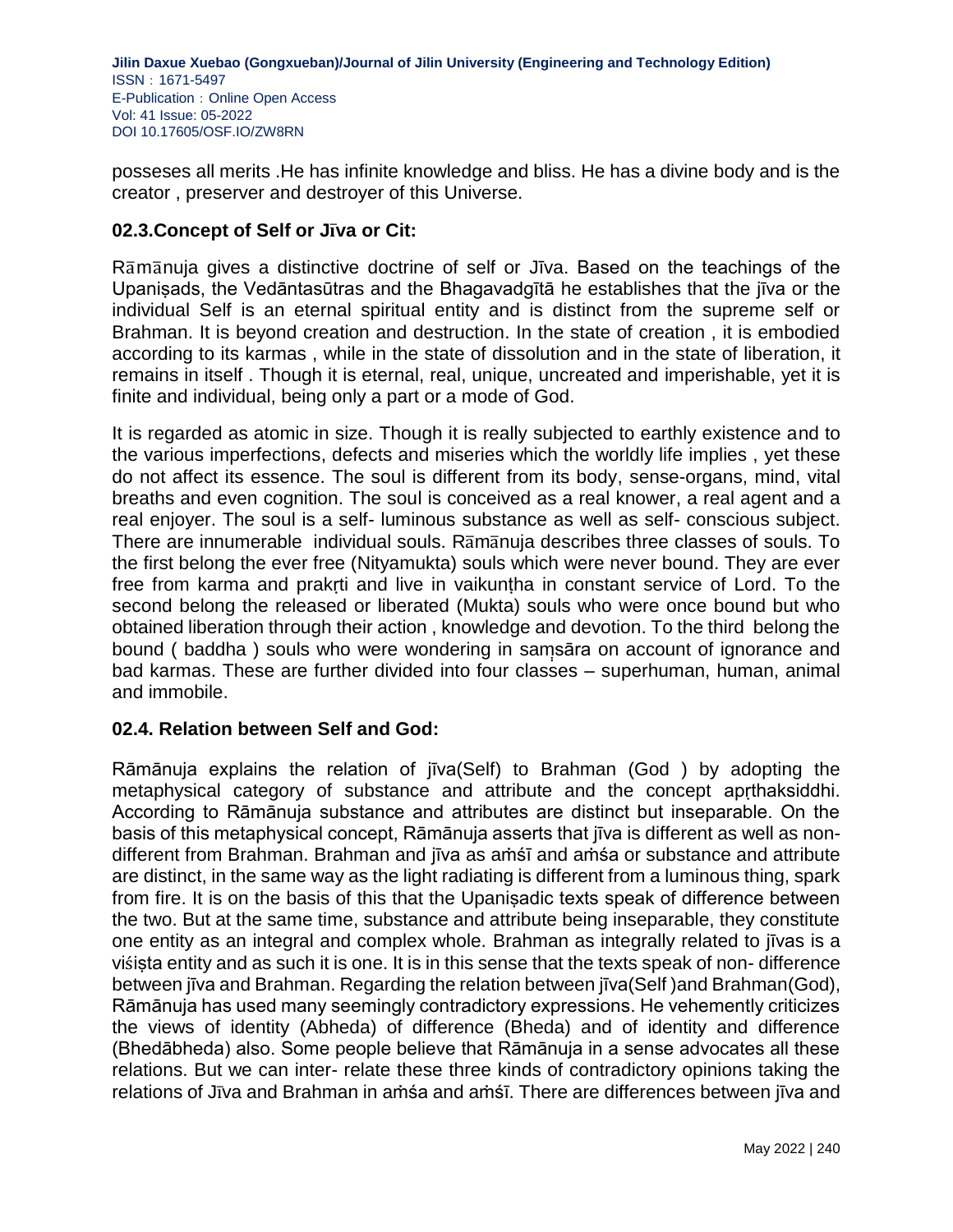Brahman. Brahman is complete, endless, but jīva is incomplete and anu. Again jīva and Brahman are indifferent , because Brahman is the soul of jīva. Rāmānuja says that there is bheda and abheda relation between jīva and Brahman. So it is said that Rāmānuja is the supporter of bheda, abheda, bhedābheda these three types of relation. So it may not be wrong in saying that there are these three types of relations between God and Self.

# **02.5.Concept of Matter or Acit:**

According to Rāmānuja acit or unconscious substance is of three kinds– Prakṛti or miśhrasattva, nitya -vibhūti or śhuddhasattva and kāla or sattvaśūnya. Of these prakrti is ordinary matter which makes saṃsāra . It has three qualities of sattva , rajas and tamas . It forms the body of God and is more completely dependent on God than souls who have freedom of will. At the time of creation, the process of world evolution starts from prakṛti. There are some differences between Sāṃkhya conception of prakṛti and Rāmānuja's conception of it. Sattva, rajas and tamas are the constitutive elements of prakriti in Sāṃkhya, but here they are merely qualities of prakṛti. In Sāṃkhya , these three elements can never remain separate, but here nityavibhuti is made up of pure sattva. In Samkhya, is infinite, but here prakṛti is limited. In Sāṃkhya prakṛti is independent, but here prakṛti is absolutely dependent on God and is inseparable from Him. It is also called līlāvibhūti because creation is His sport. Nityavibhūti or śuddhasattva is made up of pure sattva and is called ajada or immaterial like dharmabhūtajῆāna. The ideal world and the bodies of God and eternal and liberated souls are made of this stuff. Kāla or time is another unconscious substance and is given a separate status. It does not possess consciousness and form . It exists in this world as well as in the supreme abode. These three kinds of matter as well as three kinds of jīvas constitute the body of God Viṣṇu.

According to Rāmānuja the matter is not an appearance like Śaṃkara, it is real and the elements of this are also real. Rāmānuja rejects the māyā of Śaṃkara So he gave seven anūpapattis against māyāvāda.

## **02.6.Concept of Liberation:**

There are four puruṣārthas or aim in life which are simply called as puruṣārthasatustaya. Those are dharma, artha, kāma and moksa. Among these four moksa or liberation is considered as the ultimate aim of our life. Every school of Indian philosophy except Cārvāka accept liberation. They showed different paths to attain liberation but their aim is same. Liberation is about to get relief from the bondage of the worldly objects. According to Rāmānuja bondage is the embodied state of the soul where it wrongly identifies itself with the body and its different states and organs. Individual souls remain in their essential nature forming the divine body along with unconscious matter at the time of dissolution. But at the time of creation these souls become associated with particular bodies in accordance with merit or demerit acquired through action performed during previous embodied existences. R  $\bar{a}$  m  $\bar{a}$  nuja avoids the question as to why pure disembodied souls become embodied in the very first occasion and simply states that the relation between soul and its past deeds is beginingless. Bondage is the state here the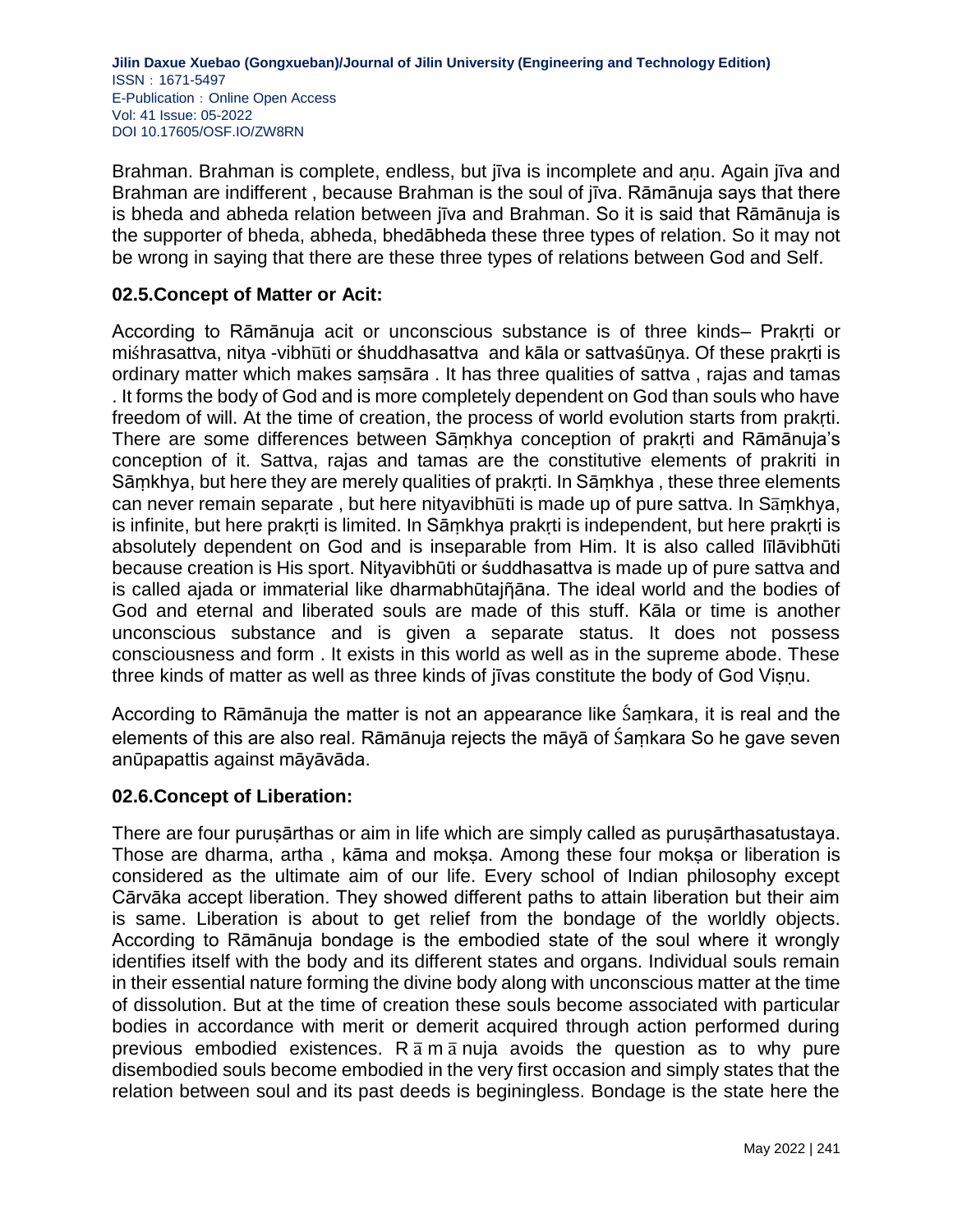soul out of ignorance of its essential pure nature thinks that it is identical with body it is in. The embodied soul reaps the fruits of its past actions and may have to pass through several births to get its entire quota of fruits of actions exhausted. The souls are bound on account of their ignorance and karma. Due to its karmas, the soul becomes associated with particular body, senses, mind and life. For obtaining release from samsara the soul has to remove its karmic obstacles. And this can be done by a harmonious combination of action and knowledge. The duties enjoined by Veda, if rightly performed, help the soul in removing its karmic obstacles. But Rāmānuja insists that the karmas should be performed in an absolutely disinterested manner simply to please God. As ignorance is the cause of bondage, naturally knowledge will be the means to Liberation. The immediate intuitive knowledge of God, the highest reality is the cause of liberation according to Rāmānuja. He advocates the necessity of a harmonious combination of both action (karma) and knowledge (jñāna). The karmakānda and the jñānakānda of the Vedas are to be treated as two interrelated aspects of one method. The vedic actions, if properly performed, help in removing the effects of past actions which stand as obstacles in the path of salvation. The soul with then realise that mere performance of actions enjoined in the Devas is not enough for attaining liberation. It has to acquire the right knowledge about the nature of god along with the knowledge that matter and souls form the body of God. Such knowledge one can attain by studying the jñānakānda of Vedānta

Ramanuja admits that knowledge is the immediate cause of liberation but such knowledge is not ordinary knowledge of Vedānta that anyone who studies Vedānta will attain liberation. Real knowledge which leads to liberation is identical with highest devotion. Such devotion is attained through self– surrender and constant remembrance of God as the only object of devotion. Performance of actions enjoined in the Vedas and ordinary knowledge lead to realization of ordinary devotion , called prapatti which means flinging oneself the absolute mercy of God . Prapatti is a means to realise devotion of the absolute type which Rāmānuja identifies with pure knowledge God. Such immediate and intuitive knowledge is the direct cause of liberation, though it cannot be acquired through devotion alone. Rāmānujācārya disagrees to the veiw that on attainment of liberation the individual self becomes merged in God. Souls in their essential nature are identical to the absolute substance of which they are simply modes. But they are distinct individuals and their individuality persists even in the liberated state. Liberation means direct intuitive realisation of the self about its own essential and pure nature. Such realisation is possible only after all the fruits of its past deeds are exhausted. According to Rāmānuja there is no provision of jīvanmukti for the embodied soul. It has to be free all types of association to the body so that it can attain liberation. Divine grace has been conceived as an essential factor for liberation. The liberated soul become similar to God though not identical to him. The released souls dwell in direct communion with God and enjoy infinite consciousness and infinite bliss

# **02.7. Comparison between** ́**aṁkarācārya and R**̅**m**̅**nuj**̅**c**̅**rya:**

Rāmānujācārya admits the world as real while Śaṃkara says –ब्रह्म सत्यं जगत् मिथ्या। That means Brahman is the ultimate reality. The world is false. To show this falsity of the world